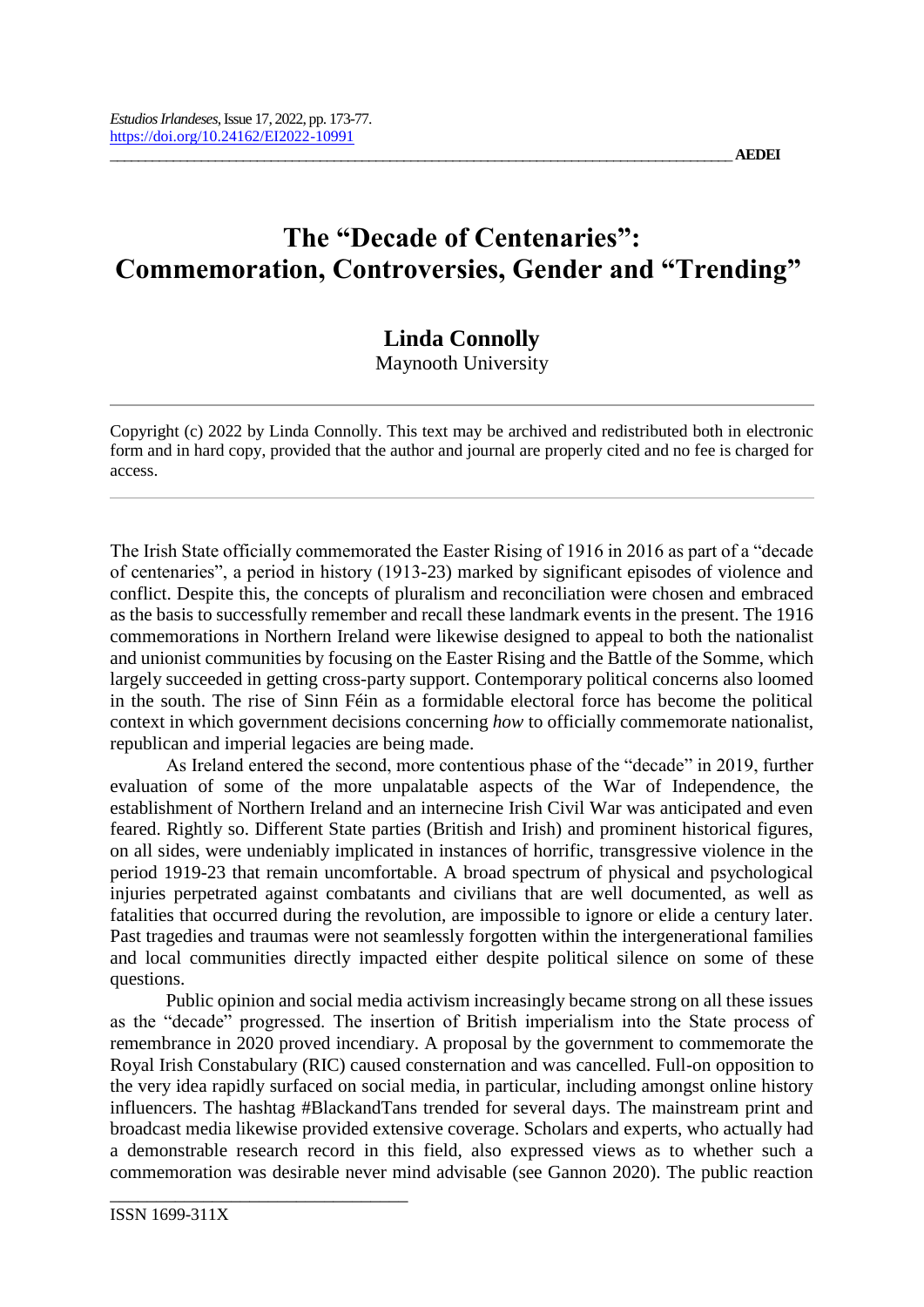meant that, on this occasion, Irish-born (including Catholic) members of the RIC, the all-male imperial force that policed the island of Ireland for a hundred years, were not permitted to "fit" the received definition of the militants being remembered and honoured in the Irish revolution. Lines were being drawn and pressure was exerted. In contrast, and in a different political moment, prior commemoration of the many thousands of Irish who fought in the British army during World War I had passed with far less controversy. In 2020, however, decisions about the terms and limits of the decade of centenaries were now clearly not just being shaped by the government, its expert historical group and consultation process; they were also being played out and framed on viral social media. The relationship between the decade of centenaries and online activism/agenda setting will undoubtedly generate analysis when the commemoration programme that ultimately transpired is assessed in years to come, including by memory and media studies scholars alike. In some of these domains, historians did become heavily invested in commenting on these issues. The definition of public experts also became more loosely defined, often extending beyond the scholarly expectation of having achieved peer-reviewed publication on the subject under discussion. A robust public debate further ensued when the President of Ireland declined an invitation to attend an ecumenical religious ceremony in Armagh on 21<sup>st</sup> October 2021. The President faced particular criticism from unionists for his decision not to go to an event that was expected to be attended by the Queen (though this ultimately did not transpire). Broad public support for this decision in other political quarters was likewise evident. A public monument at Glasnevin Cemetery in Dublin, naming *all* of those who died in the Irish revolution (including British crown forces), was also discontinued and decommissioned in 2022 due to ongoing vandalism. Again, a necro political debate about whether to remember "all of the dead" or just "some of the dead" of the revolutionary era fervently ensued on the public airwaves and on social media. Even if you are dead, it seems, commemoration in civil society is still contentious, hierarchical, politicised and sometimes forceful.

The position of women in the decade of centenaries likewise produced some interesting outcomes as it evolved (Frawley 2021). Initially, the programme to commemorate the 1916 Rising was criticised by feminist scholars willing to publicly speak out about the lack of women experts on prestigious national panels, including in State-supported academic events. An Irish commemoration programme with women (half the population) as a minority presence could never be considered pluralist or reconciliatory despite this stated aim. Dynamics of power and gender as a blind spot became quickly apparent. Some remedial action was subsequently taken but the occlusion of prolific female scholars and potential for gatekeeping was noted. New analytic questions about inclusion consequently arose: who was commemorating and who was being commemorated? The centenary of votes for women, led by the Dáil's women's caucus, was subsequently commemorated in a dedicated State programme of events in 2018. However, additional questions about women's role and hidden experience in the revolution, that were long-documented by feminist scholars, also started to attract greater attention amongst the engaged public and historical commentariat. Real, academic labour in Irish women's studies enabled this focus. Early interventions in the field, by notable scholars of feminism and revolution in Ireland, had already (long before the decade of centenaries) *empirically*  challenged and impressively *disproved* with evidence any assumption in twentieth century modern Irish history, politics and culture that the revolution was primarily experienced by men. It was well known, since the 1980s, that women had not received appropriate credit for their crucial role as activists after the Irish revolution (see Connolly 2003 for a discussion of key sources). The important contribution of women became further evident in the content of more recently released Irish military archive sources (namely the Bureau of Military History witness statements and Irish military pension applications made available online). But this was not first *discovered* during the decade of centenaries.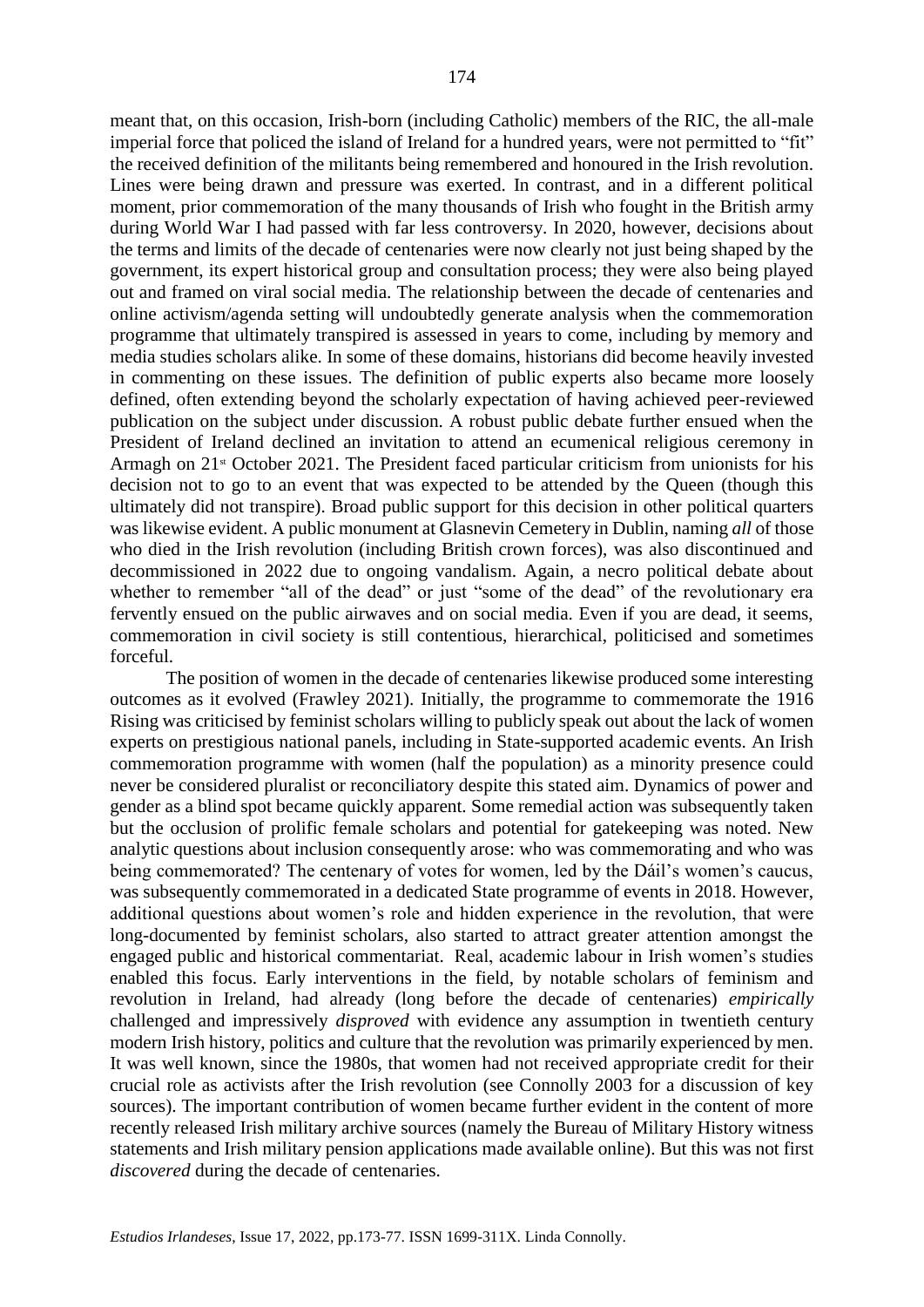The question of violence perpetrated against women in the revolution likewise was also largely elided and even denied as a feature of the conflict prior to the decade of commemorations despite evidence to the contrary. A ground-breaking publication by Louise Ryan in 2000, drawing on sources to document gender-based and sexual violence in the War of Independence, had already underlined how transgressive violence was perpetrated against women in Ireland (for a longer discussion see Connolly 2019, 2020a, 2020b). Yet, these issues disappeared from canonical history and public discourse after the Irish Civil War ended. After independence, the Irish State adopted a series of policies that confined women to the private sphere. Women revolutionaries and activists were effectively expunged from the official narrative of State formation. Conservative social and religious attitudes embedded in the infrastructure of the new State, including in relation to women's bodies, societal roles, motherhood, family life and sexuality, combined with a general desire to forget and elide the worst atrocities of the Irish Civil War. The absence of a truth and reconciliation process also ensured any hidden violence or aggression that was perpetrated against women during the revolution remained concealed and thus officially forgotten. Conflict and violence north of the border both before and after 1922, that also significantly impacted women, likewise became unseen. The lack of a gender perspective in mainstream historiography and elision of feminist scholarship for much of the twentieth century also ensured that scholarship that addressed the particular kinds of violence targeted at women in other wars was not adequately integrated or further developed in Irish revolutionary studies either until recently (Connolly 2021).

Clearly, there was enough surviving evidence of gender-based and sexual violence, both in documentary sources (such as, newspapers and military archives, British and Irish) and in subaltern family and community memories, to suggest this occurred. Nonetheless, it was not *seen* as particularly significant until new detailed publications, outlining numerous cases, and public projects emerged in the decade of centenaries (Connolly 2020b). Additional forensic, peer reviewed work has further built on this scholarship and deepened the analysis (for instance, O'Neill 2021). More theoretical and cross disciplinary analysis of how gender, sexuality and power framed the violence of the revolution has also enhanced the scope and content of this field, inclusively understood (Redmond 2021, for instance provides an indepth appraisal of revolutionary masculinities). The ongoing production of very carefully researched, peer reviewed scholarship, revealing original and new findings, is absolutely crucial in ensuring evidence and integrity informs public discussion about gender, especially in a decade of commemorations that is now so heavily influenced by social media takes and attention.

One of the most important outcomes of the commemoration process, in general, is that such new, innovative scholarship of this standard, on the revolution and its aftermath, has been stimulated in tandem both on gender (Cooper 2022) and other issues. New studies of trauma are, for instance, producing important findings and insights on the longer term ripple effect and inter-generational impact of this phase of the revolution (Terrazas Gallego 2020; Aiken 2022; Keane 2021). Very detailed, evidence-based analyses of single events and episodes of violence in particular localities and/or counties – histories from below – have likewise been very instructive in challenging top down historical frameworks. Parity between the local, national and transnational dynamics of revolution and intersectionality have emerged as important methodological principles in the field. Conflict migration has also been significantly advanced as a compelling question in Irish revolutionary studies (see Bielenberg 2013). People were ostracised, displaced and expelled as well as killed. Some of the more "hidden injuries" of the revolution have been revealed.

The initial pluralistic and reconciliatory aims and objectives of the State's programme certainly became more controversial and unpredictable as the decade of centenaries progressed. Social media accounts and history influencers mobilised and got increasingly involved in public controversies. At the same time, some very brilliant new and inspiring scholarship in Irish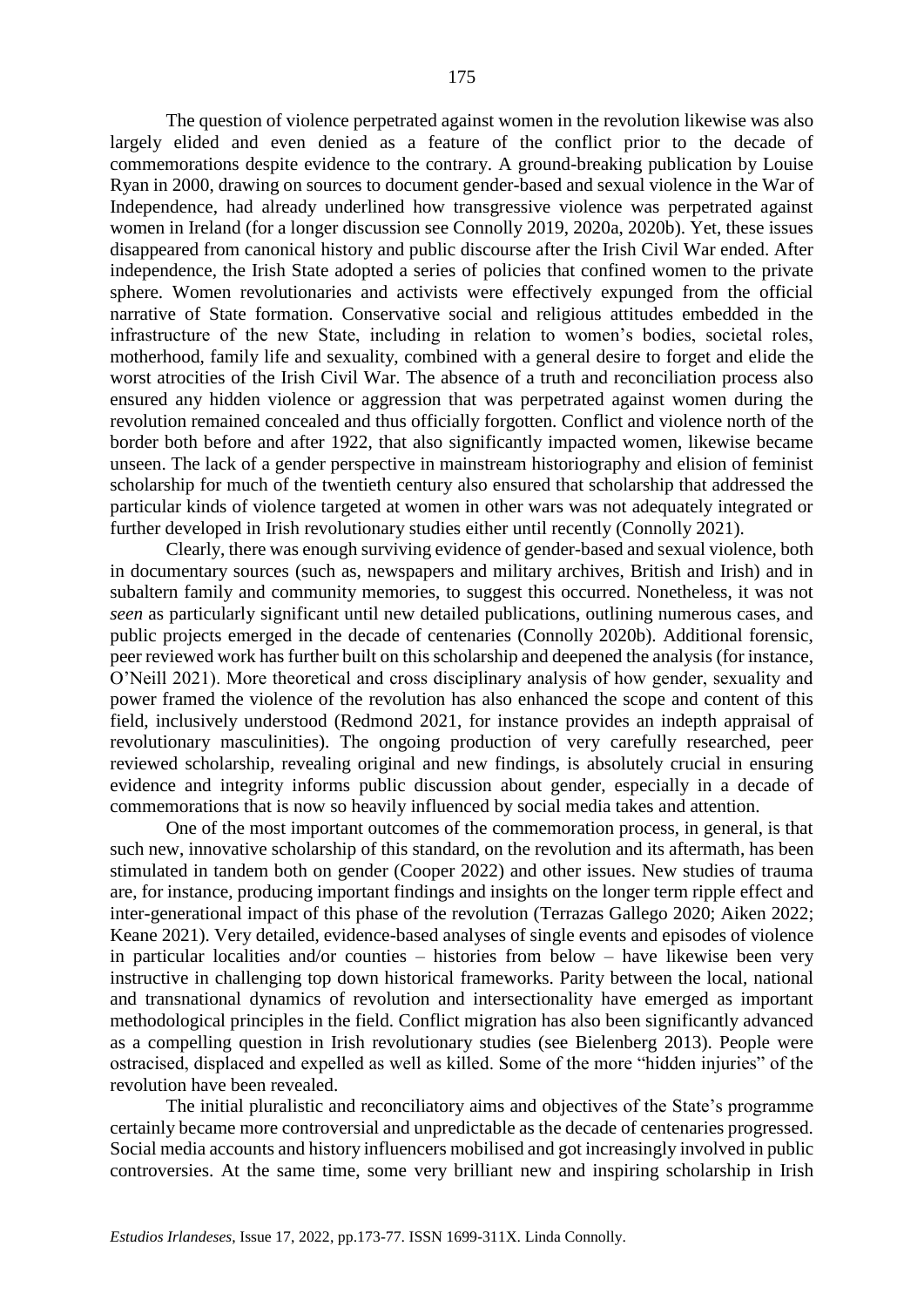revolutionary studies, inclusively understood, has emerged – which has widened and deepened the analysis of this period socially, culturally, historically and theoretically. Full consideration of all this scholarly work and source of information, as well as due respect for the authors of it, is essential in a moment of commemoration and public contestation.

## **Works Cited**

- Aiken, Síobhra (2022). *Spiritual Wounds: Trauma, Testimony and the Irish Civil War.* Dublin: Irish Academic Press.
- Bielenberg, Andy (2013). "Exodus: The Emigration of Southern Irish Protestants During the Irish War of Independence and the Civil War." *Past and Present* 218 (1): 199-233.

Connolly, Linda (2003). *The Irish Women's Movement.* London/New York: Palgrave.

- \_\_\_\_\_\_\_ (2019). "Towards a Further Understanding of the Violence Experienced by Women in the Irish revolution." *MUSSI Working Paper Series* 7. [https://mural.maynoothuniversity.ie/10416/.](https://mural.maynoothuniversity.ie/10416/)
	- (2020a). "Women and the Irish Revolution 1917-23: Marginal or Constitutive?" *Women and the Irish Revolution: Feminism, Activism, Violence,* edited by Linda Connolly. Dublin: Irish Academic Press. 1-16.
- \_\_\_\_\_\_\_ (2020b). "Towards a further understanding of the sexual and gender-based violence women experienced in the Irish Revolution." *Women and the Irish Revolution: Feminism, Activism, Violence,* edited by Linda Connolly. Dublin: Irish Academic Press. 103-28.
	- \_\_\_\_\_\_\_ (2021). "Ethical Commemoration, Women, Violence and the Irish Revolution, 1919- 23." *Machnamh100, President of Ireland Centenary Reflections*, *Volume I*, edited by the President of Ireland. Dublin: Áras an Úachtaráin. [https://issuu.com/arasanuachtarain/docs/machnamh\\_100\\_ebook\\_version?fr=sMzk2YT](https://issuu.com/arasanuachtarain/docs/machnamh_100_ebook_version?fr=sMzk2YTQ0MjgyMTc) [Q0MjgyMTc.](https://issuu.com/arasanuachtarain/docs/machnamh_100_ebook_version?fr=sMzk2YTQ0MjgyMTc)
- Cooper, Sophie (2022). "'It was the Presentation nuns who made a rebel of me': Women Religious and Ireland's Revolutionary Era." *Women's History Review.*  [https://www.tandfonline.com/doi/full/10.1080/09612025.2022.2027072.](https://www.tandfonline.com/doi/full/10.1080/09612025.2022.2027072)
- Frawley, Oona, ed. (2021). *Women and the Decade of Commemorations.* Indiana: Indiana University Press.
- Gannon, Séan William (2020). "The Black and Tans and Auxiliaries An Overview." *The Irish Story*. [https://www.theirishstory.com/2020/01/13/the-black-and-tans-and-auxiliaries](https://www.theirishstory.com/2020/01/13/the-black-and-tans-and-auxiliaries-an-overview/#.YijaJi2l3OQ)[an-overview/#.YijaJi2l3OQ.](https://www.theirishstory.com/2020/01/13/the-black-and-tans-and-auxiliaries-an-overview/#.YijaJi2l3OQ)
- Keane, Fergal (2021). "What We Choose to Remember and How." *West Cork History Festival*. [https://youtu.be/tnb0dyap-no.](https://youtu.be/tnb0dyap-no)
- O'Neill, Gerri (2021). "'Looting and overtures and acts of indecency by Black and Tans': The Pursuit of Justice for Acts of Sexual Violence during Ireland's War of Independence (1919-21)." *Studia Hibernica* 47 (1): 89-105.
- Redmond, Jennifer (2021). "Masculinities in Revolutionary and Post-revolutionary Ireland." *Irish Studies Review* 29 (2): 131-41.
- Ryan, Louise (2000). "'Drunken Tans': Representations of Sex and Violence in the Anglo-Irish War (1919-21)." *Feminist Review* 66: 73-94.
- Terrazas Gallego, Melania, ed. (2020). *Trauma and Identity in Contemporary Irish Culture.*  Oxford: Peter Lang.

**Linda Connolly** is Full Professor of Sociology and the Director of the Maynooth University Social Sciences Institute. She is currently in the University of Cambridge Centre for Gender Studies as Visiting Scholar during the Lent Term 2022. Professor Connolly's research interests include gender, Irish society, family, migration, war, violence and Irish studies. She is the